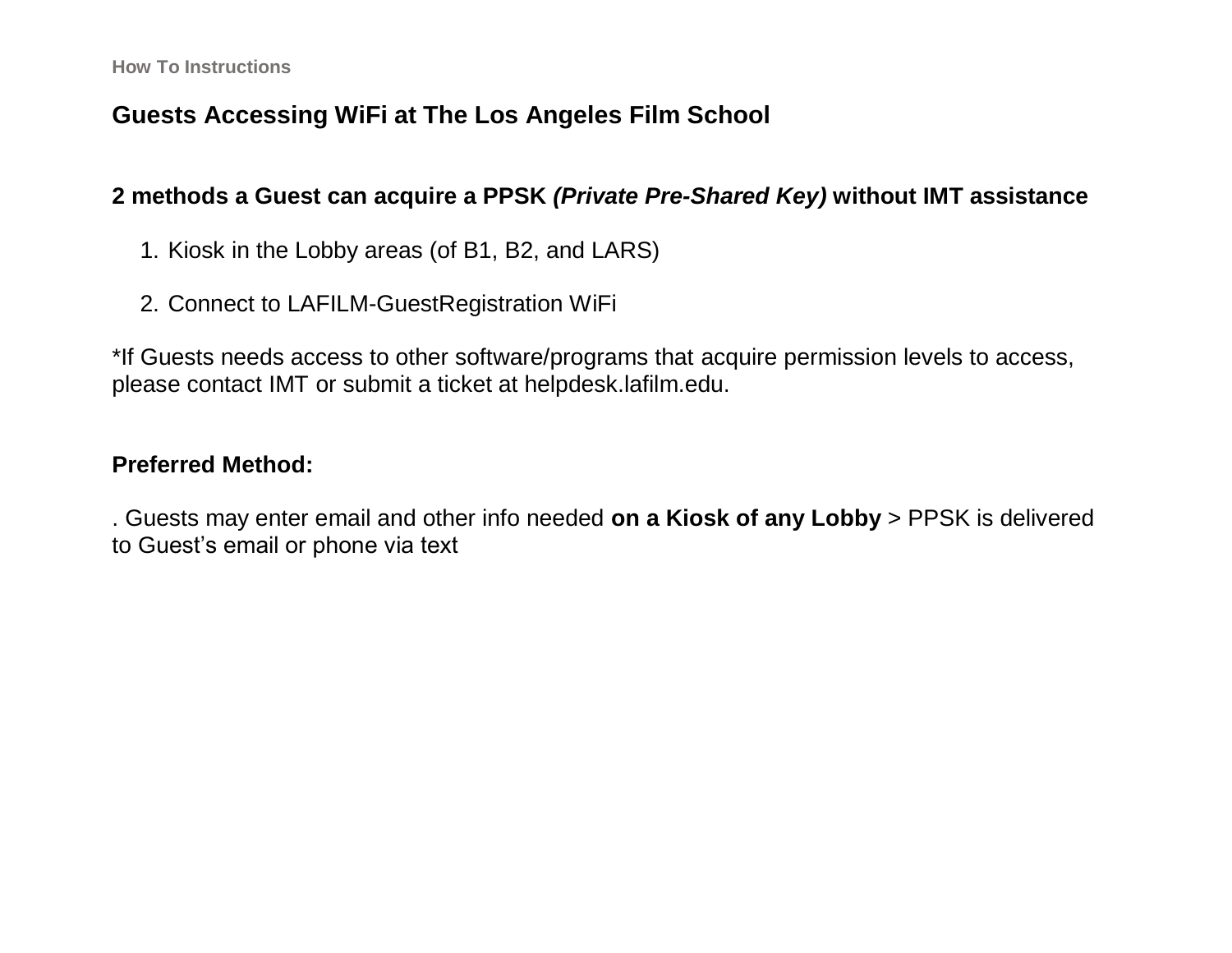### **Kiosk / Aerohive Network App Process**

1. Guests will need to start with **Visitor Registration** information on the Kiosks of the Lobby or on another device using the Aerohive Network app

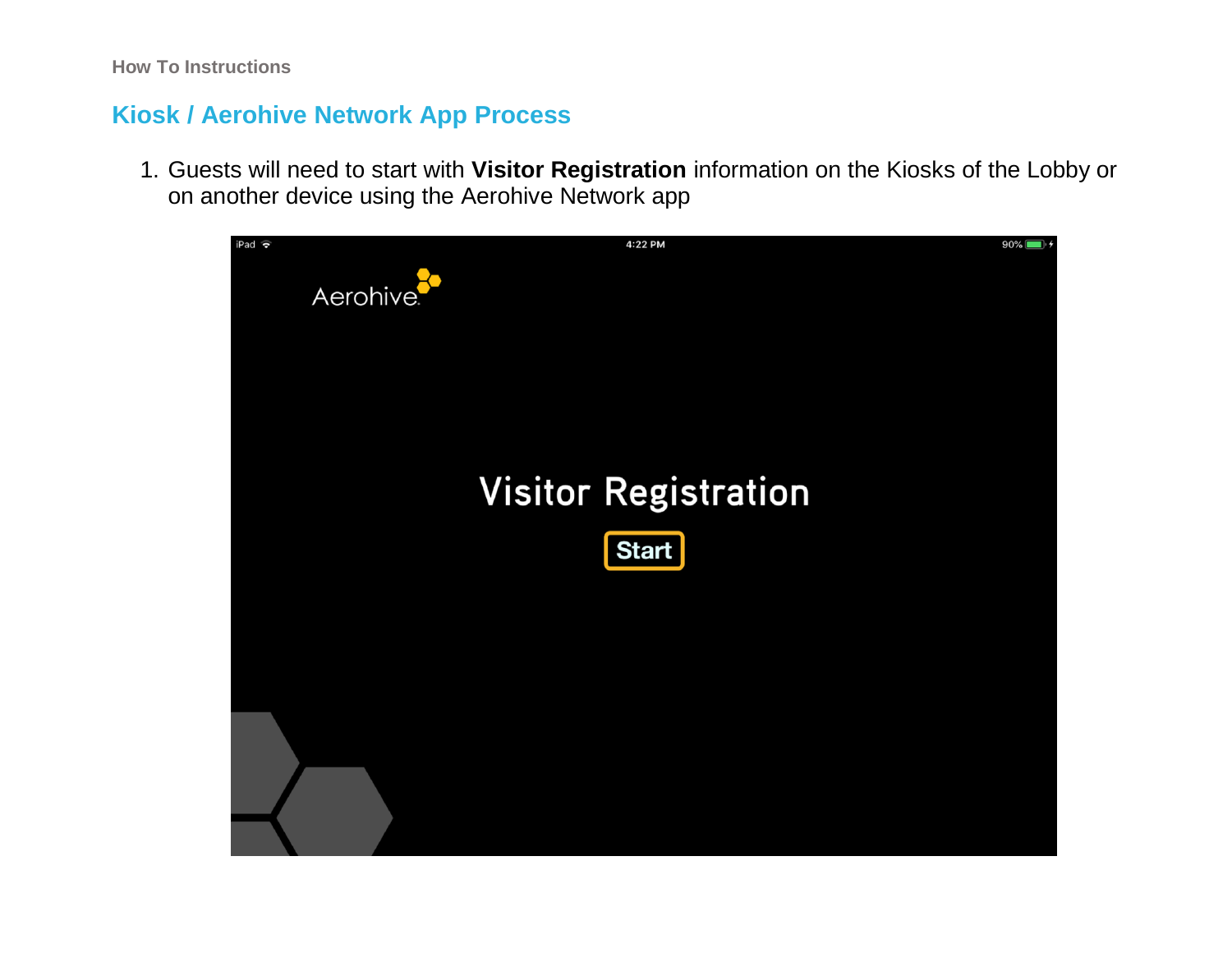2. Type in **First** and **Last** Name







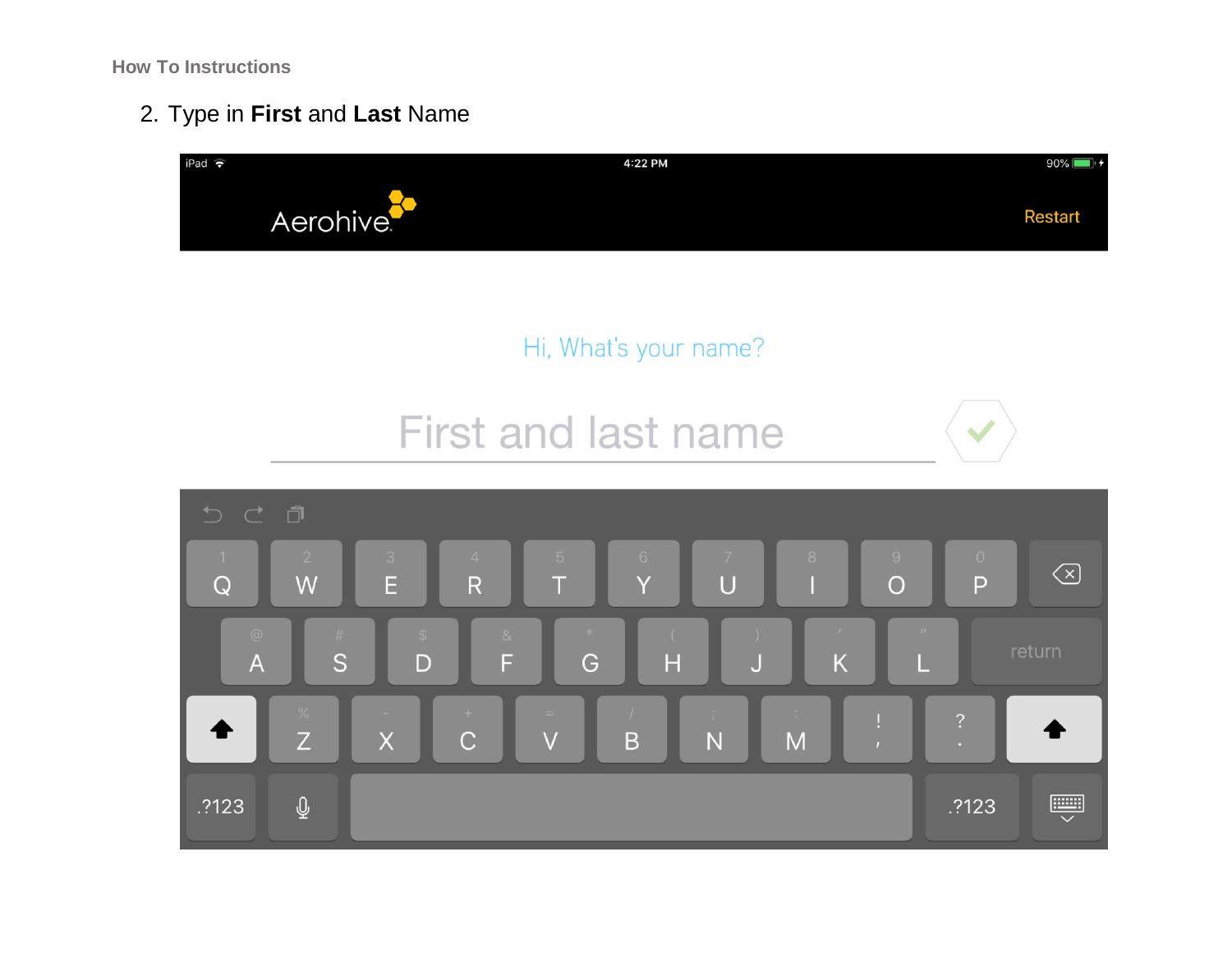3. Type in **Company** Name that the Guest is associated with

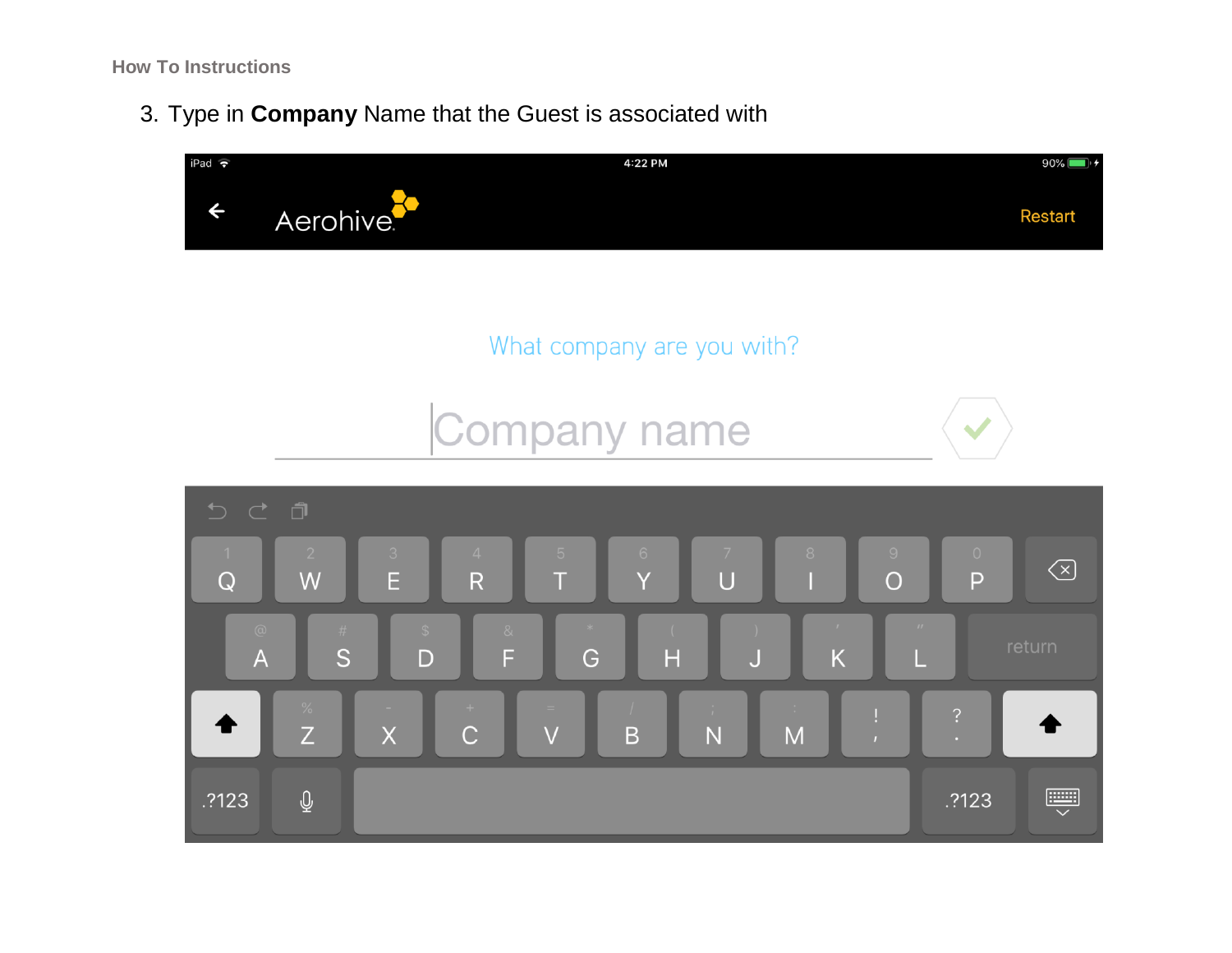4. Type in Guest's **Email Address**







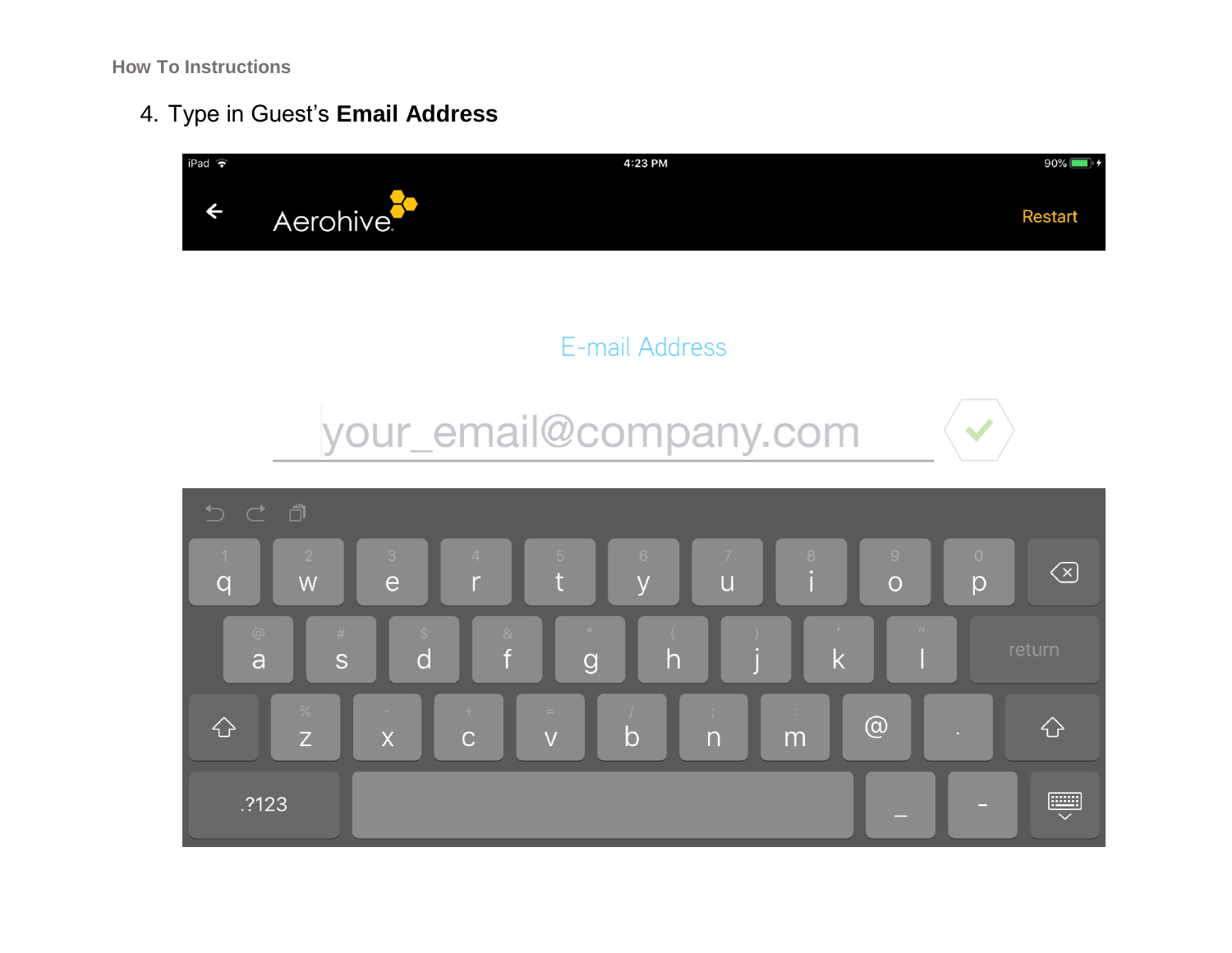5. Type in the Guest's valid **Phone Number** if they would like to receive the WiFi password onto their phone or click **Skip**

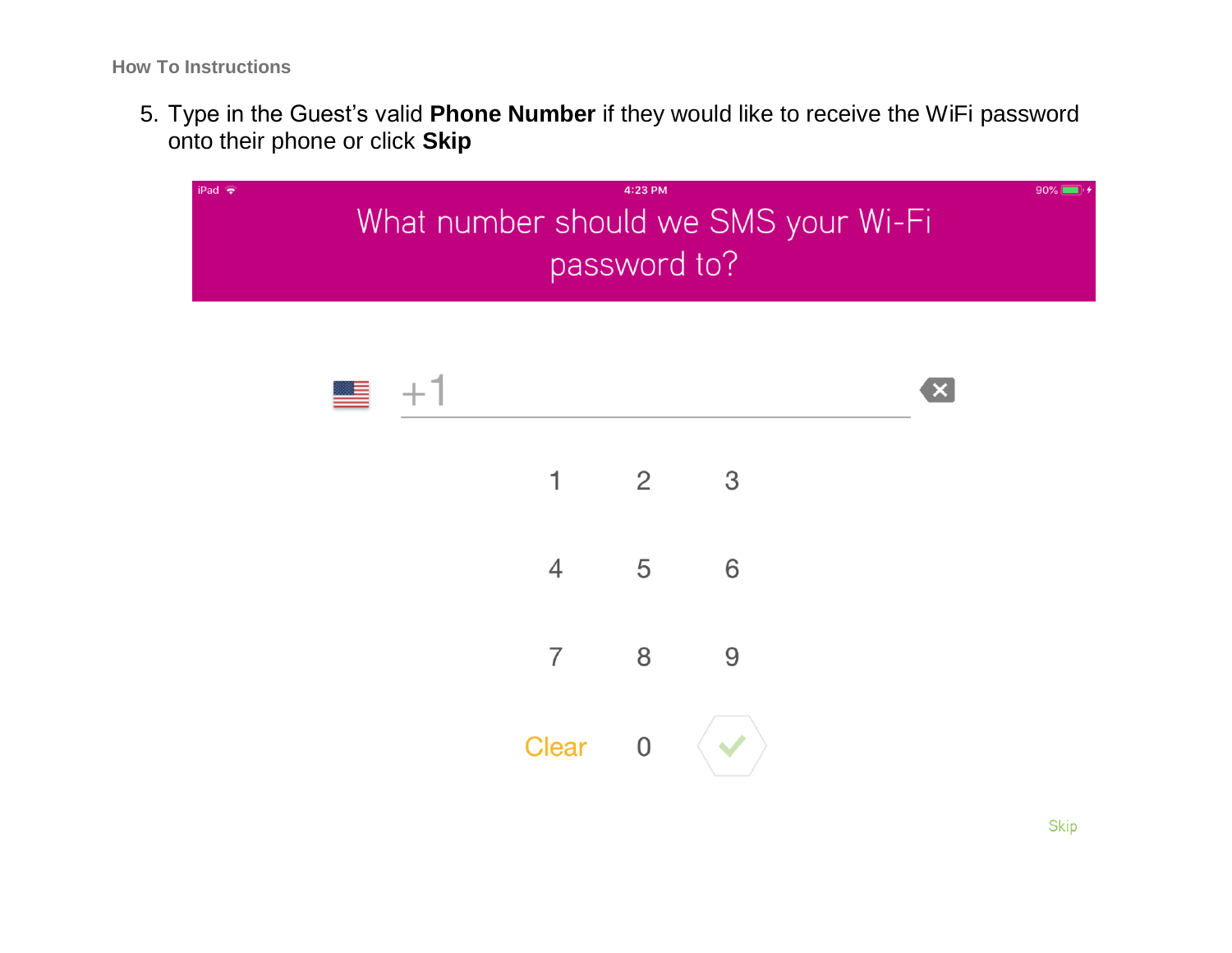6. Guests can now access **LAFILM-Guest Wireless Network** using the newly generated **Password**

| $i$ Pad $\widehat{\bullet}$        | 4:23 PM<br>$90\%$ $\Box$                     |
|------------------------------------|----------------------------------------------|
| Aerohive <sup>®</sup>              | <b>Restart</b>                               |
|                                    | <b>Wireless Network Name</b><br>LAFILM-Guest |
| QR Login only supported on Android | <b>Password</b><br>TzFbbgHZvE                |
| <b>FINISHED</b>                    |                                              |
| <b>START OVER</b>                  |                                              |
| <b>Time Remaining: 58 seconds</b>  | Print<br>E-mail                              |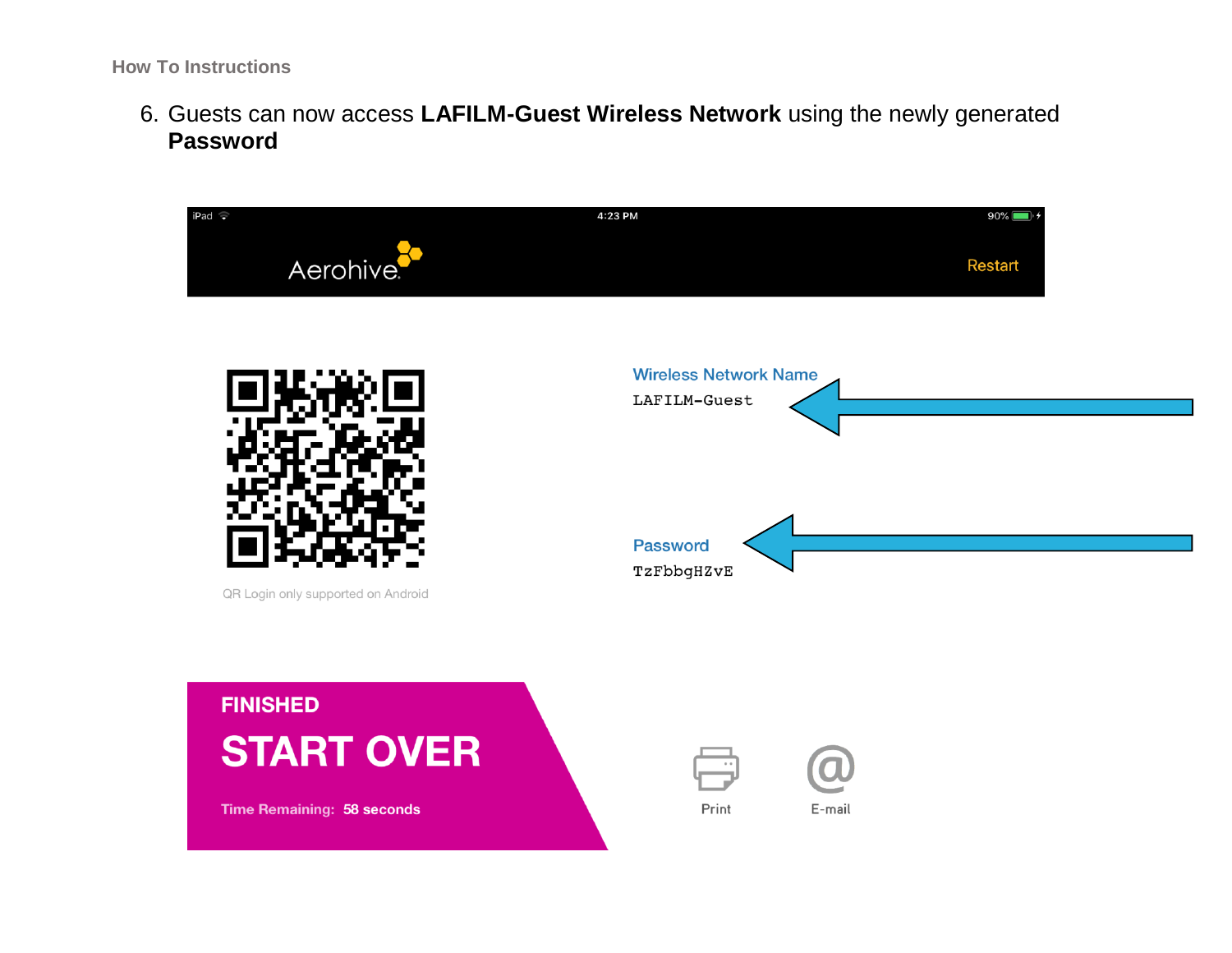# **Multi Step Self-Registration Process**

1. Guests will need to turn on WiFi and click on **LAFILM-GuestRegistration** 

|        | Wi-Fi: On                  |                                               |
|--------|----------------------------|-----------------------------------------------|
|        | Turn Wi-Fi Off             |                                               |
|        | ✔ LAFILM-GuestRegistration | 今                                             |
|        | 1809u                      | $\hat{\mathcal{V}}$<br>$\mathbf{a}$           |
|        | <b>1809ux</b>              | $\mathbf{a}$                                  |
|        | Amoeba Guest               | $\langle \mathbf{t} \cdot \mathbf{t} \rangle$ |
|        | <b>Amoeba Music</b>        | $\hat{\mathcal{V}}$<br>ہ                      |
|        | <b>CAVIAR</b>              | $\widehat{\boldsymbol{\tau}}$<br>$\Theta$     |
|        | <b>CAVIAR-B</b>            | 今<br>₽                                        |
|        | <b>CAVIAR-GUEST</b>        | ₽<br>$\widehat{\boldsymbol{\tau}}$            |
|        | <b>CAVIAR-GUEST-B</b>      | ≙<br>$\hat{\mathfrak{D}}$                     |
|        | DIRECT-8dC1860 Series      | 今<br>$\mathbf{r}$                             |
|        | hc163                      | €<br>$\hat{\mathcal{V}}$                      |
|        | <b>JEDI</b>                | ₽<br>$\hat{\tau}$                             |
|        | <b>JPL Management</b>      | $\mathbf{r}$<br>$\widehat{\cdot}$             |
|        | <b>LAFILM</b>              | $\langle i \rangle$                           |
|        | <b>LAFILM-Guest</b>        | 今<br>ہ                                        |
|        | <b>LAFILM-Registration</b> | 今<br>€                                        |
|        | <b>LAFILM-Staff</b>        | 今<br>₽                                        |
|        | <b>LAFILM-TV</b>           | ③<br>₽                                        |
|        | <b>LCU</b>                 | ₽<br>$\widehat{\tau}$                         |
|        | Leye Secure                | $\mathbf{r}$<br>$\hat{\psi}$                  |
|        | <b>LOOM</b>                | ₽<br>$\hat{\psi}$                             |
|        | LOOM-GUEST                 | $\mathbf{r}$<br>$\hat{\boldsymbol{\psi}}$     |
|        | MySpectrumWiFi50-2G        | €<br>$\hat{\mathcal{V}}$                      |
| Cancel | PLAYING_DEAD               | $\hat{\tau}$<br>≙                             |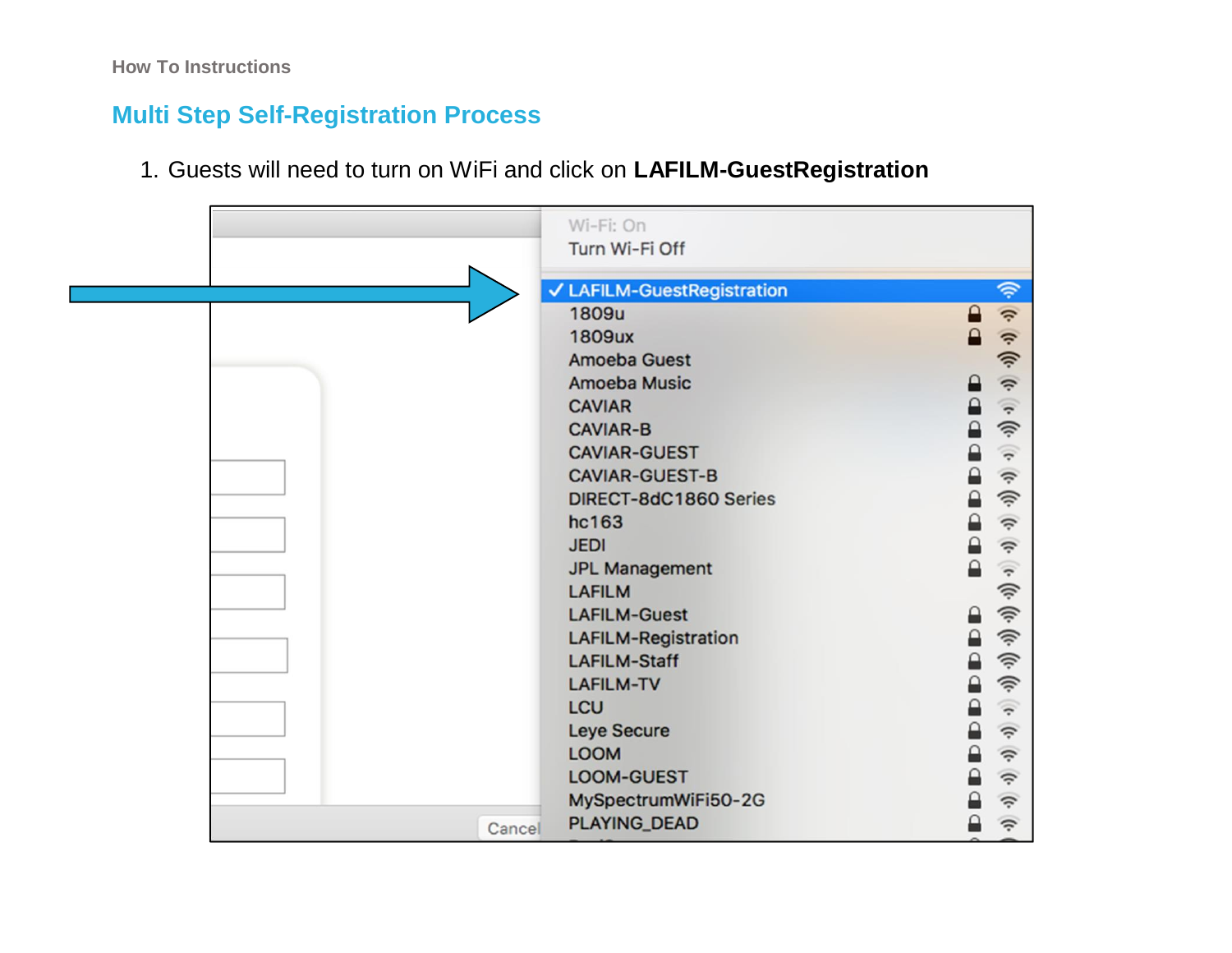2. Guests will then have to answer the prompted questions, including a Sponsor's email address (the Sponsor will need to already have a lafilm.edu email account).

| $\circ$ $\circ$   | Join "LAFILM-GuestRegistration"<br><b>LOS ANGELES</b><br>FILM SCHOOL<br>ANIMATION & AUDIO & FILM & GAME |        |
|-------------------|---------------------------------------------------------------------------------------------------------|--------|
|                   | <b>Secure Internet Portal</b>                                                                           |        |
|                   | Registration<br>Register to access the network.                                                         |        |
|                   | First Name*<br>Last Name*                                                                               |        |
|                   | Email*<br>+1 - United States<br>$\frac{1}{2}$<br>Phone                                                  |        |
|                   | Please enter guest@lafilm.edu                                                                           |        |
| $\langle \rangle$ | Comment<br>1.106.0.1                                                                                    | Cancel |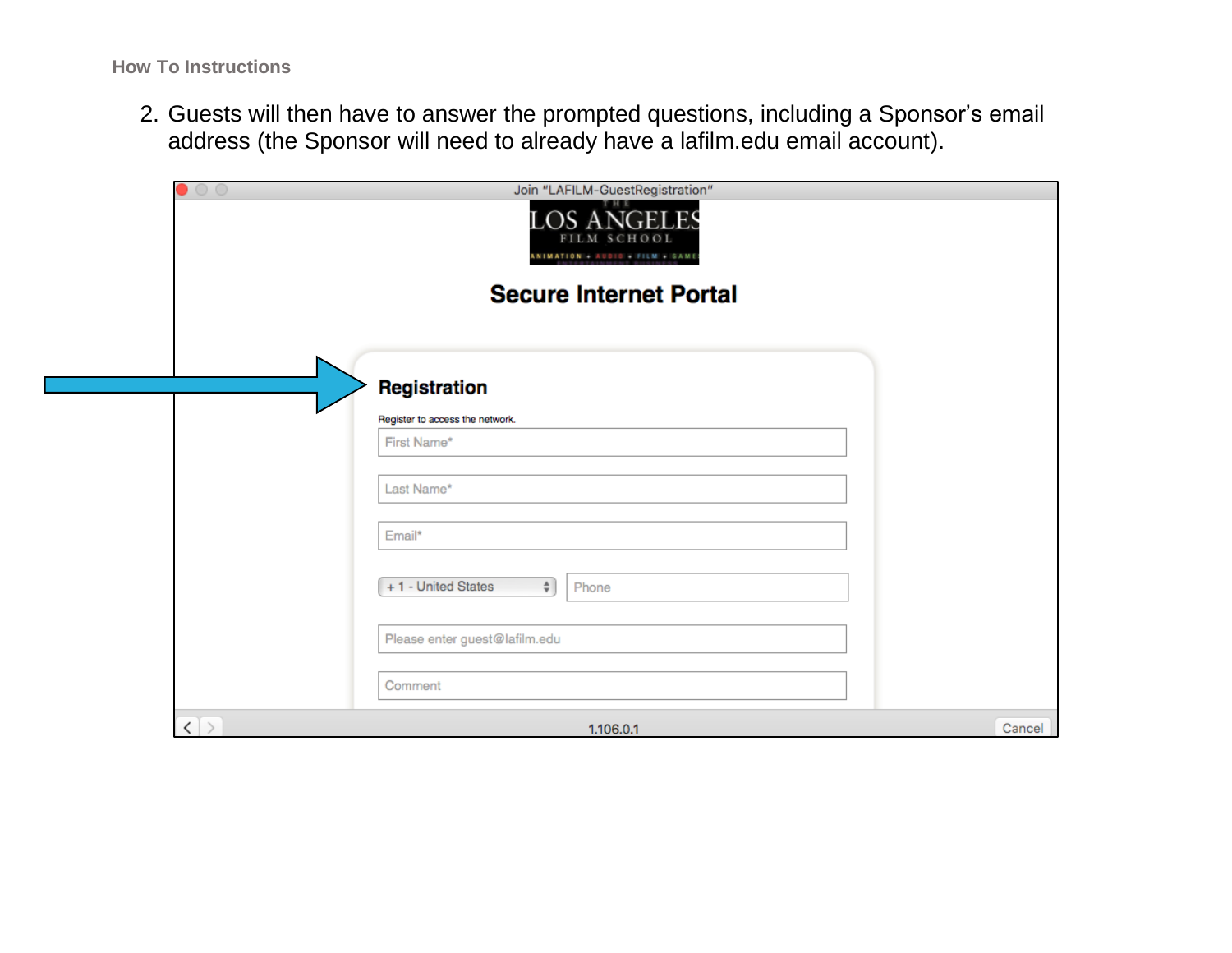3. The Sponsor will need to access their lafilm.edu email account to **approve** or **decline** the Guest's access from Aerohive Networks.

| <b>Approve User Credential</b>                                                                                                                      |                                                                                                                                                                   |  |  |
|-----------------------------------------------------------------------------------------------------------------------------------------------------|-------------------------------------------------------------------------------------------------------------------------------------------------------------------|--|--|
| <b>AN</b>                                                                                                                                           | O Aerohive Networks <no-reply@aerohive.com><br/>Sponsor's Email<br/>Ø<br/>Thursday, November 29, 2018 at 10:01 AM<br/><b>Show Details</b></no-reply@aerohive.com> |  |  |
| Hi, Sponsor                                                                                                                                         |                                                                                                                                                                   |  |  |
| Click Approve to activate access for the following user:                                                                                            |                                                                                                                                                                   |  |  |
| User Name: jay shuman<br>Email Address: jays@apple.com<br>Phone Number: 1<br>Expiration: Each day from: 0:0 to 23:58 (UTC).<br><b>Comment: Null</b> |                                                                                                                                                                   |  |  |